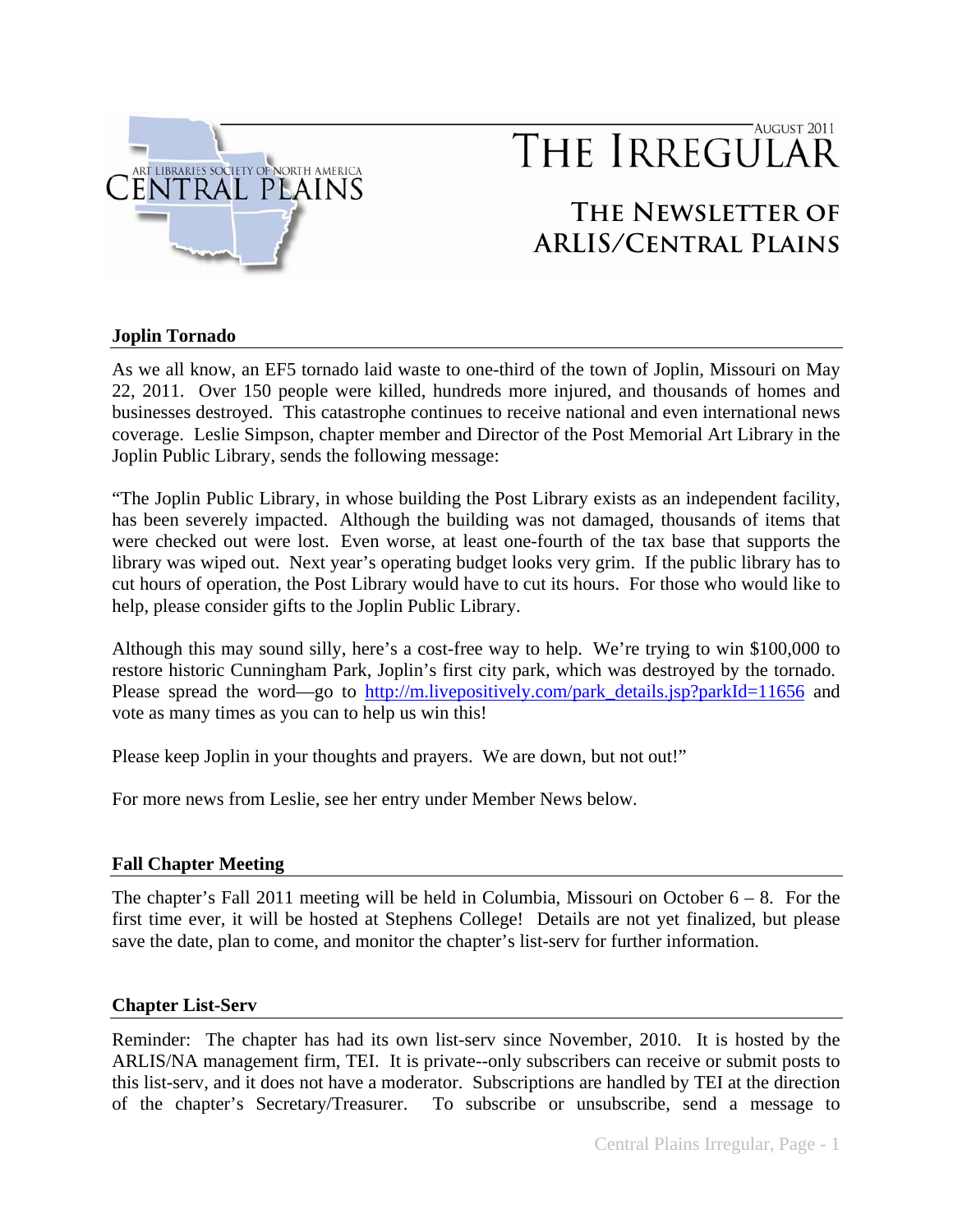[Clare.Vasquez@slam.org](mailto:Clare.Vasquez@slam.org). It has become a very effective way to communicate directly with the group of chapter members and friends. It is now the primary vehicle for announcing chapter meetings-- you are strongly encouraged to join.

#### **New to the chapter's blog**

A brief history of the chapter has been added to the chapter's blog: <http://arlisnacp.wordpress.com/>. This essay covers major events in the chapter's history from its genesis in 1972 through the creation of the list-serv in 2010.

#### **ARLIS/NA Annual Conference**

The Society's annual conference was held in Minneapolis, Minnesota in March. For the first time in many years, at least one representative from each of our chapter's five states attended. The chapter's "Flat Basket" contribution to the Silent Auction, organized by Marianne Cavanaugh, overflowed with generous gift certificates for wonderful products and businesses based in our states.

## **ARLIS/CP Meeting, Spring 2011, Fayetteville, Arkansas**

The chapter's Spring meeting was held in Fayetteville, Arkansas, May 19-21. Phillip Jones, Librarian at the University of Arkansas, was our generous host. Thursday afternoon as members converged on the hotel, we explored Fayetteville's charming town square and environs, then dined at a wonderful Thai restaurant.

On Friday we met at Mullins Library, the University's main library, starting out with our Business Meeting. At this meeting we approved a larger travel award amount and expanded it to include chapter meeting travel when appropriate, decided to create a Facebook page, and agreed to participate in ARLIS/NA's official Mentorship program. Later we were treated to a presentation by faculty member Leo G. Mazow on interdisciplinary research in art history, and we visited the Architectural Records Archive where we viewed drawings by E. Fay Jones and others. Lunch was in a beautiful restaurant located in the university's first women's residence.

We carpooled north about 30 minutes to Bentonville, where we ate dinner at a wonderful southwest-themed restaurant on that town's quaint town square (the one where Sam Walton's original Five and Dime store still stands). Next the group braved a thunderstorm to visit the site of the Walton family's Crystal Bridges Museum of American Art, now under construction.

Saturday morning a smaller group breakfasted together in Fayetteville, then drove north to Bella Vista, the site of the Cooper Chapel, one of E. Fay Jones' most beautiful and serene creations. This was a lovely way to end the meeting before we scattered to our homes in four states.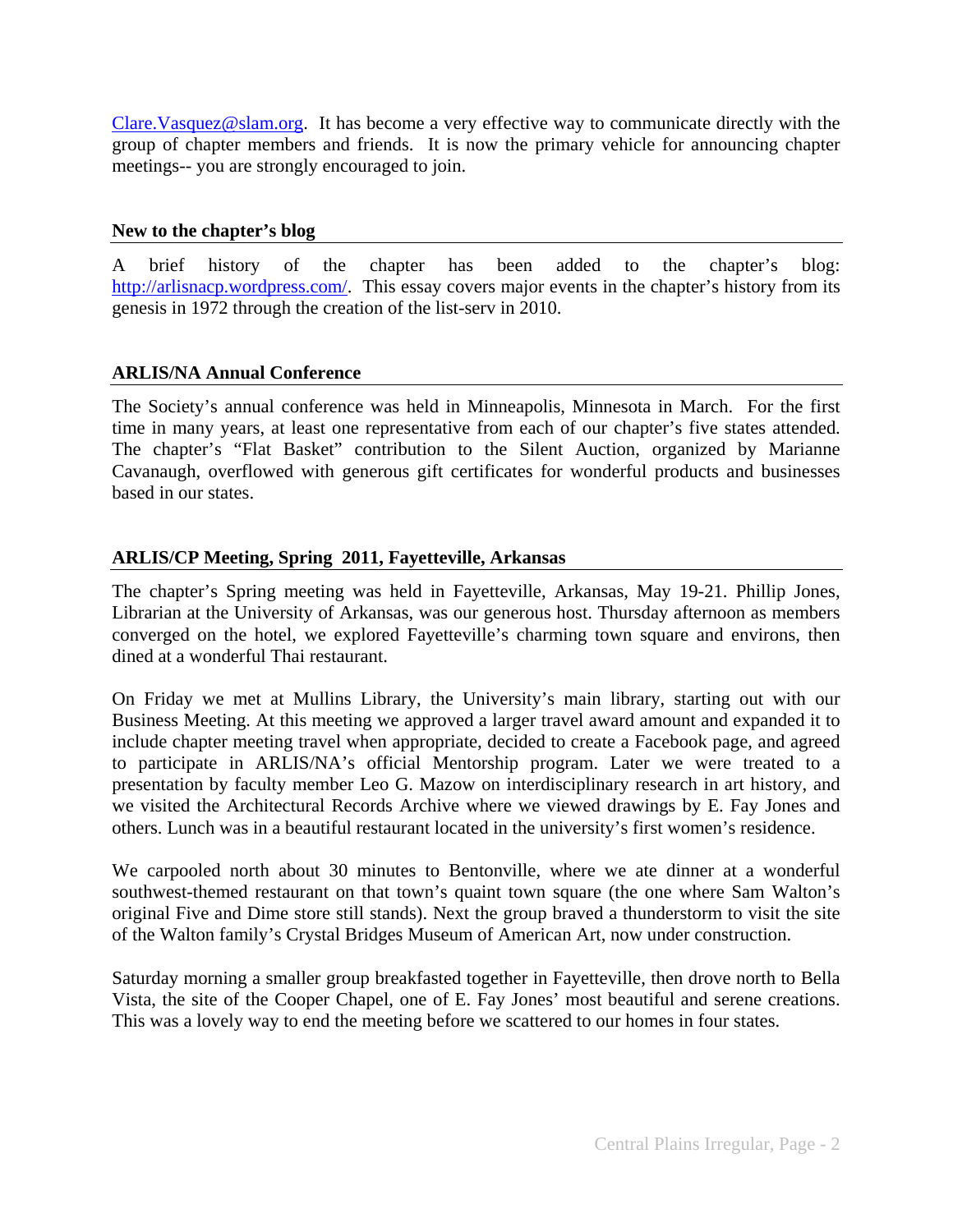#### **ARKANSAS**

#### *——University of Arkansas*

**Phil Jones,** Fine Arts Librarian, reports that the evening staff member of the Fine Arts Library, Stephanie Hamblen, has resigned and is replaced by Dorothy Valencia.

Phil co-presented a paper at ACRL in Philadelphia in April, "The Limits of Democracy in Academic Libraries in a Revolutionary Age." The text of the paper is available in the online proceedings at:

http://www.ala.org/ala/mgrps/divs/acrl/events/national/2011/papers/limits of democracy.pdf

#### **KANSAS**

#### *——Birger Sandzén Memorial Gallery, Lindsborg*

**Ron Michael**, Curator, reports the Gallery is closed for interior renovations, with plans to open in early March of 2012. The renovations will be environmentally responsible and insure better care and preservation of the art collections. Mechanical systems for climate control will utilize the latest environmentally friendly technologies – including geo-thermal heating and cooling. Energy efficient LED lighting and controlled dimmers are planned for all of the exhibition spaces.

Additional plans include replacement of walls and ceilings; added insulation; installation of triple-pane UV windows; an emergency door in the northeast corner of the building; extensive work to replace the woodwork; and asbestos abatement. An integrated audio-visual system will enhance presentations in the main portion of the Gallery.

The renovations, which were part of a recent capital campaign, have been made possible by many generous contributors. The future focus of the campaign will become the continued conservation and preservation of the art collection, endowment, and educational programs.

#### *——Haskell Indian Nations University, Lawrence*

**Marilyn Russell**, Library Director, moved gracefully from the ARLIS/NA President's chair to the Past-President's position during the Society's annual conference in Minneapolis. The chapter extends its congratulations for her hard work and many successes during her term!

Mari has just received (August, 2011) the Performance Manager of the Year Award at Haskell Indian Nations University. More congratulations to her!

She reports that the library received a \$250,000 grant to purchase databases and improve collections.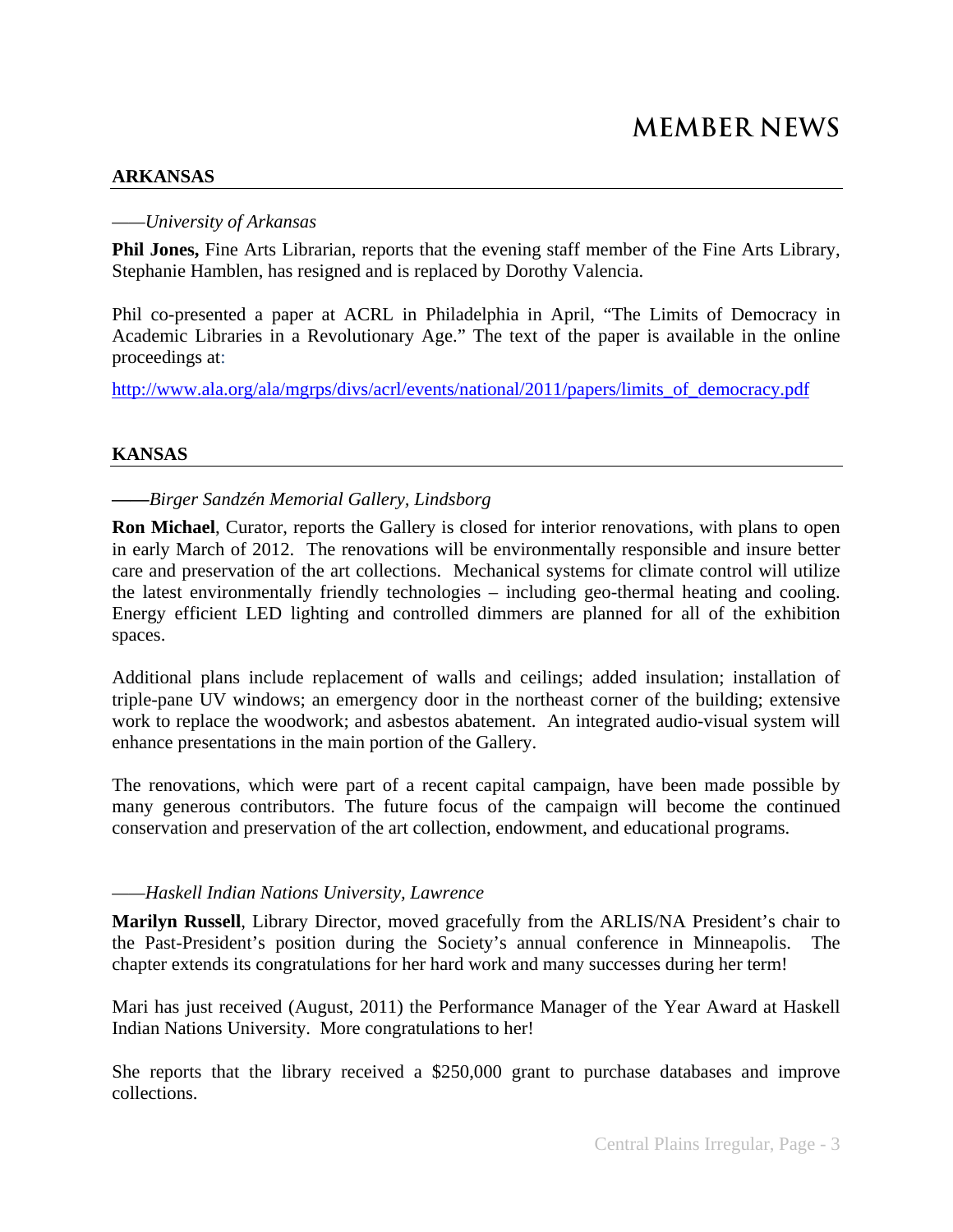She attended the College Tribal Librarians Institute in Bozeman, MT in June; the ARLIS/NA Conference Planning Advisory Committee meetings in Toronto, Canada in June; and the Bureau of Indian Affairs Management Symposium in Tulsa, OK in August.

On a personal level, Mari traveled to Europe in July, when she visited art museums, art libraries and historic sites and castles in Munich, Rosenheim, Murnau, and Nuremburg in Germany; in Prague, Czech Republic; in Bratislava, Slovakia; in Budapest, Hungary: in Vienna and Salzburg, Austria; and in Venice, Italy. Highlights were viewing the Venice Biennale International Art Exhibitions, the Peggy Guggenheim Collection, and the Academy of Fine Arts in Venice; plus the "Indians" special exhibitions in Rosenheim.

#### *——University of Kansas*

**Susan Craig**, Head of the Murphy Art & Architecture Library, announces a new staff member. Andrea (Andi) Back is the new Operations Manager for the library. She earned a BFA at the Univ. of Wisconsin- River Falls and an MLS from the Univ. of Wisconsin-Milwaukee. While working on her library degree, Andi did an internship with former ARLIS/NA President (and former ARLIS/CP member) Debra Ultan Boudoywns. Last year she worked as a solo librarian for the Le Cordon Bleu College of Culinary Arts--Minneapolis while volunteering for the Library of the Textile Center in Minneapolis. Andi has been a member of ARLIS/NA and plans to rejoin the Society.

#### **MISSOURI**

#### *——Kansas City Art Institute*

**M. J. Poehler**, Library Director, is pleased to report that Amelia Nelson is Jannes Library's new cataloging and digital services librarian. Amelia previously served as the library's circulation coordinator in 2005-06. She holds an MA in library science from UM-Columbia and a bachelor of architecture degree from Kansas State University. She recently held the position of library director at the Delaware College of Art and Design, Wilmington, Delaware. In addition to cataloging library resources, she will provide research instruction to individuals and groups and will develop, promote and maintain the library's digital resources.

#### *——Post Memorial Art Reference Library, Joplin*

In addition to her account at the beginning of this issue, **Leslie Simpson** reports that she has been very busy this summer. Earlier this year, she completed a book on Joplin for the Arcadia Press Historic Postcard Series, which is due to be released in September 2011. However, after the devastating tornado, she convinced the publisher to let her add an epilogue documenting the impact of the monster storm on Joplin's historic neighborhoods.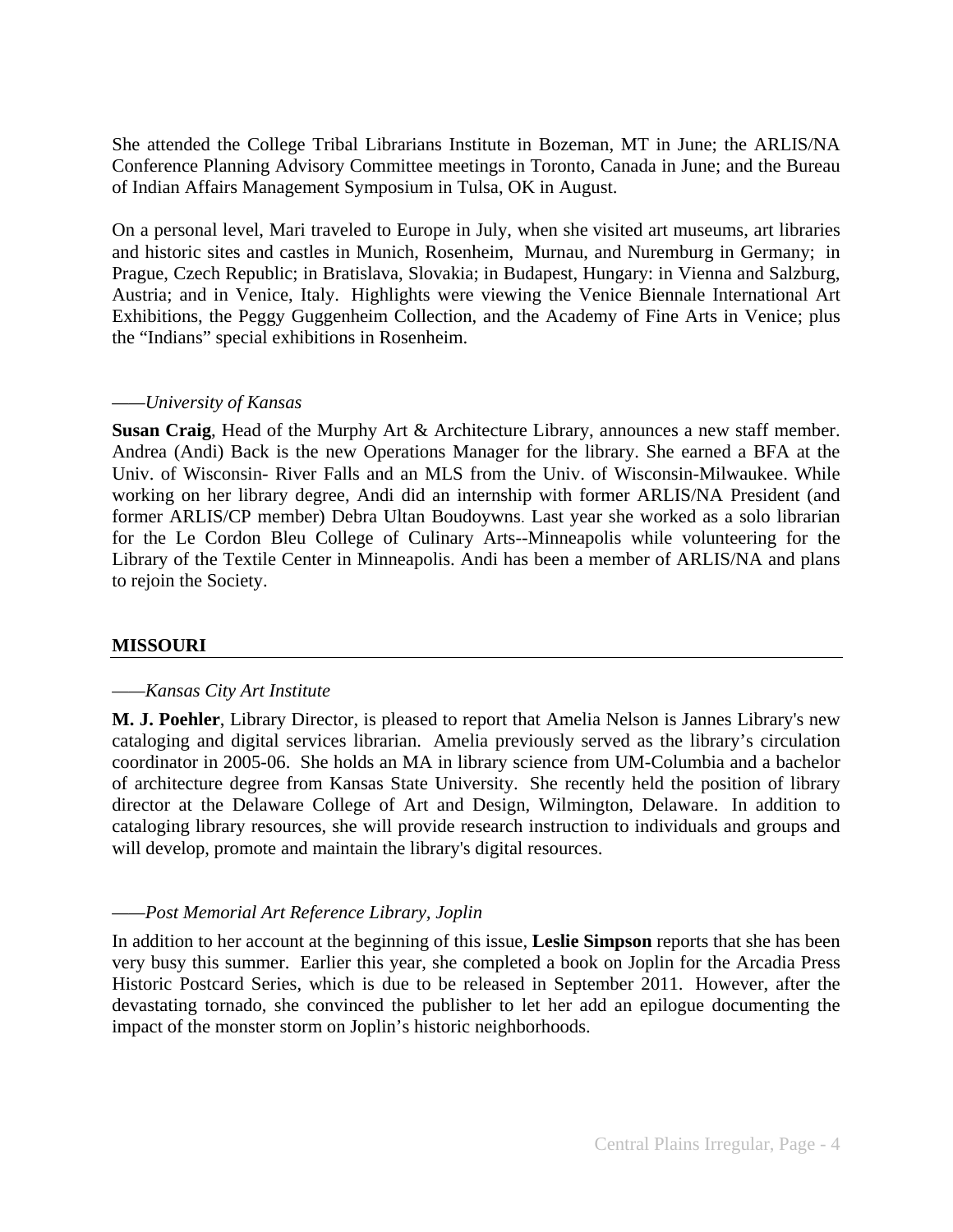

A lot of her reference work this summer has related to the storm. People who lost art and antiques needed assistance in determining values for insurance claims. She has also had calls from the news media wanting information about historic buildings and houses that were destroyed.

The Post Library has been selling items for tornado relief. "Hope Rocks Joplin" t-shirts raise funds for the Joplin School District, which suffered destruction or damage to 10 buildings. "Signs of Hope" note cards, which feature photographs of Joplin's iconic neon signs, benefit the Trees for Joplin Fund, one of which is pictured here to the left.

#### *——St. Louis Art Museum*

**Marianne Cavanaugh**, Head Librarian, Richardson Memorial Library, is pleased to announce that the *Bulletin of the St. Louis Art Museum* and its predecessor, *The Bulletin of the City Art Museum of St. Louis* are available full text and complete in JSTOR. The arrangement has been in the works for some time. The contract was signed in December of 2009 and the issues shipped off in early 2010. This is an excellent way to preserve the *Bulletin* and enable students and scholars interested in the Museum's collection access to the records of the museum.

This follows the release of about 2,000 images of the Museum into the ARTstor Digital Library. The staff hopes that this begins a trend that will increase access to more of the museum's digitized resources.

This comes at a time when physical access to the library is still limited to Thursdays, by appointment only, due to the construction of the new Chipperfield wing. Library staff can now direct students to both ARTstor and JSTOR for information on the Museum's collection.

#### *——St. Louis Public Library*

**Suzy Frechette**, Head of the Fine Arts Department, attended the course "Provenance: Tracing Owners and Collections" at Rare Books School in Charlottesville, Virginia in June. As always with the school, the course and week were enlightening and a lot of fun. The highlight of the class was learning the rudiments of the language of heraldry, useful in "reading" heraldic bookplates.